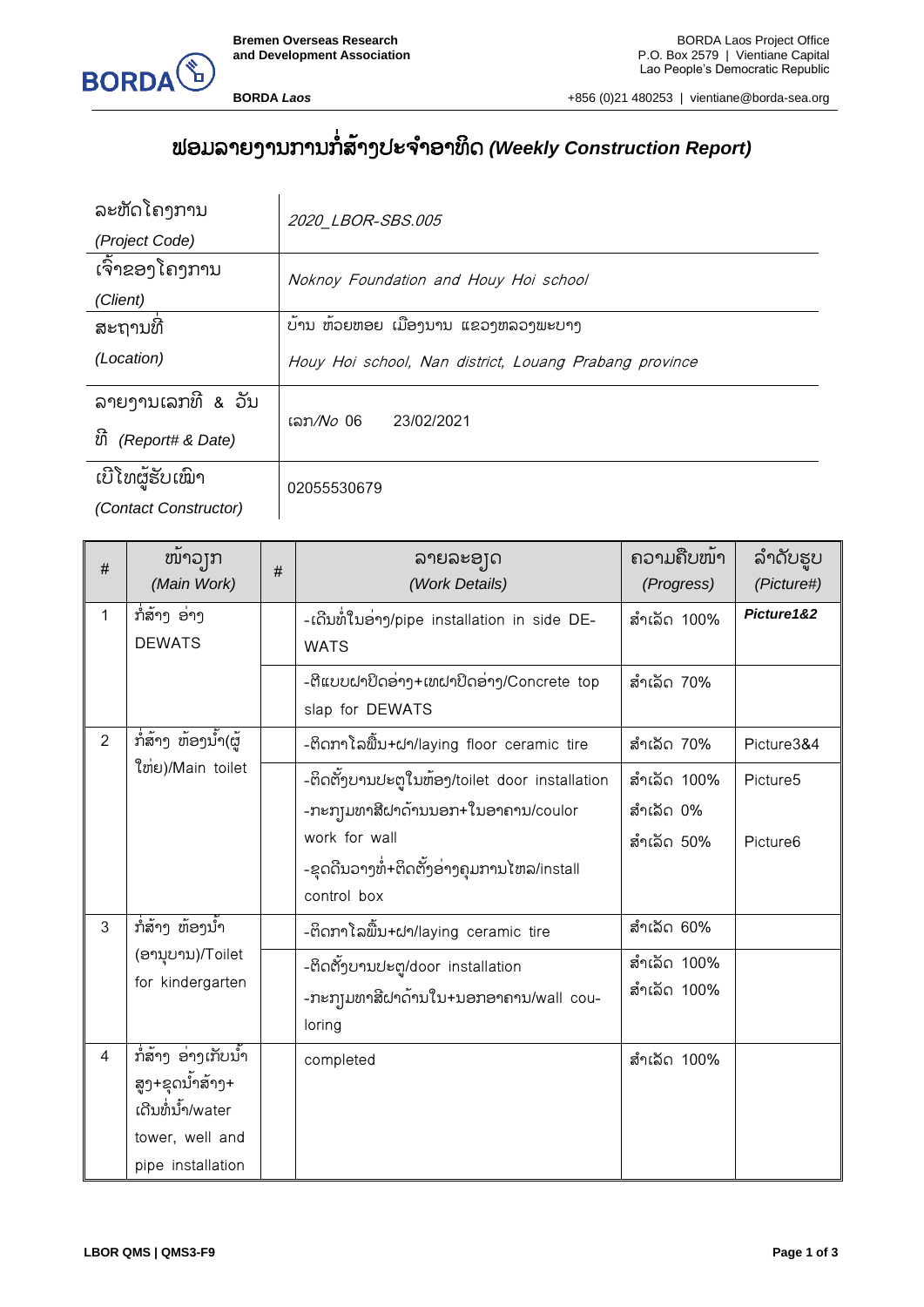

**BORDA** *Laos*



| # | ບັນຫາທີ່ພົບ<br>(Issues Detected) | ໝາຍເຫດ<br>(Remarks) | ລຳດັບຮູບ<br><i>(Picture#)</i> |
|---|----------------------------------|---------------------|-------------------------------|
|   |                                  |                     |                               |
| ◠ |                                  |                     |                               |
| 3 |                                  |                     |                               |

| # | ຸ ສະຫຼຸບຄຳແນະນຳໃຫ້ແກ່ຜູ້ຮັບເ <i>ີ່</i> ພາ<br>(Summary of Directives for Contractor) | ລຳດັບຮບ<br>(Picture#) |
|---|-------------------------------------------------------------------------------------|-----------------------|
|   |                                                                                     |                       |
|   |                                                                                     |                       |